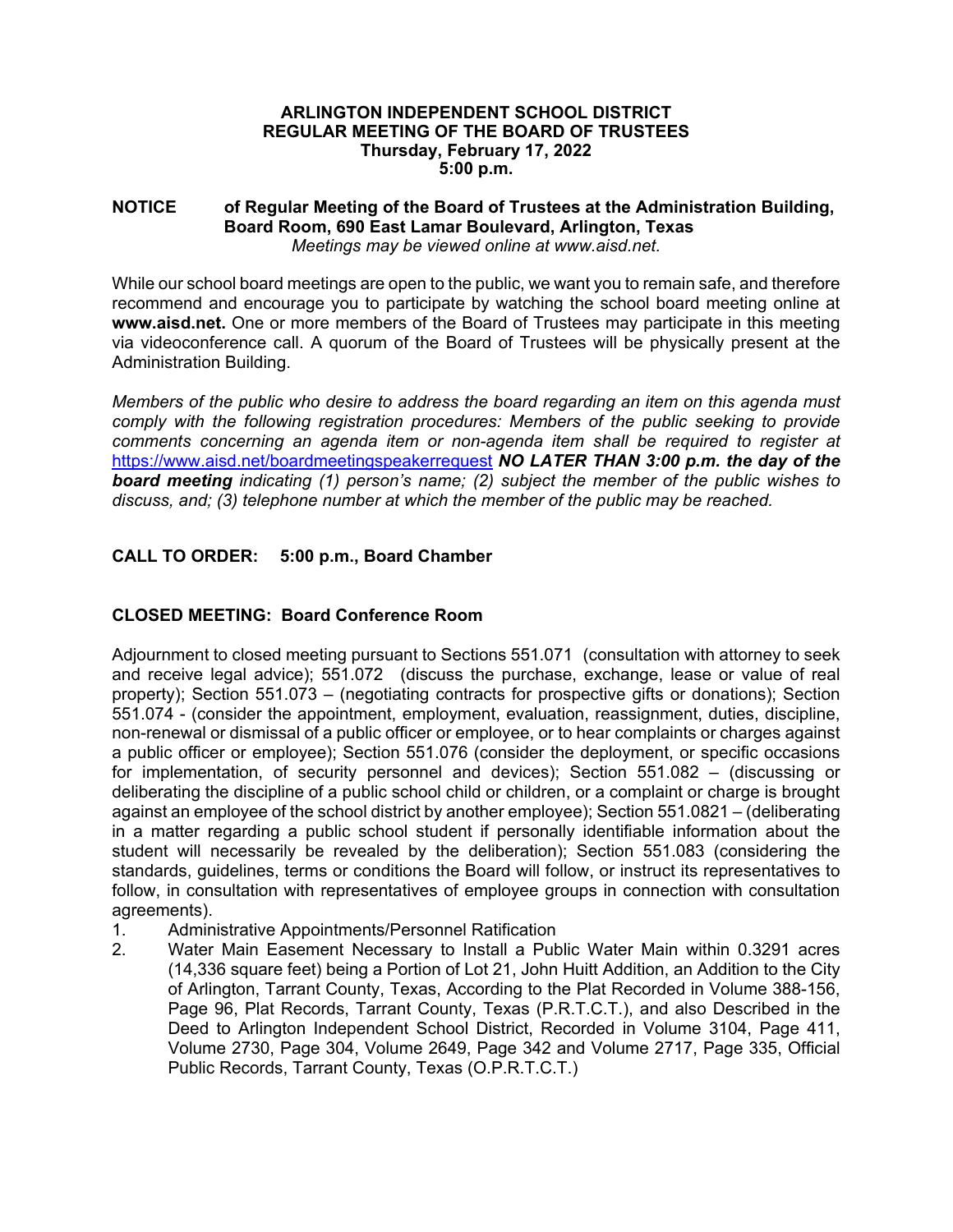## **RECONVENE INTO OPEN SESSION: Board Room**

*(Upon Conclusion of Closed Meeting.)* 

### **OPENING CEREMONY:**

#### **PROGRAM AND/OR PRESENTATION:**

This time has been designated for the purpose of allowing programs and/or presentations relating to matters such as curricular, extracurricular, co- curricular and PTA type activities.

- A. Student Performance by Young Junior High Choir, "Young Men"
- B. Student of the Month
- C. Community Engaged for Excellence Award of Appreciation
- D. National Merit Semifinalists, National Hispanic Scholars, National African American Scholars, and Rural and Small-Town Recognition Scholars

#### **APPOINTMENTS:**

A. Consider Ratification of Administrative Appointments: Assistant Principal for Lamar High

### **PUBLIC HEARING:** None

#### **OPEN FORUM FOR AGENDA ITEMS:**

Must Pre-Register. Registration as stated above must be completed in its entirety and submitted no later than **3:00 p.m.** This first Open Forum is limited to agenda items other than personnel. Any personnel concern should be brought directly to the Superintendent or Board President prior to the meeting, who will guide you to the proper procedure pursuant to Board Policy. Speakers will be limited to two (2) minutes. When more than one individual wishes to address the same agenda item, the President may ask the group to appoint one spokesperson.

### **ACTION:**

A. Consider a Resolution and a Water Main Easement Necessary to Install a Public Water Main within 0.3291 acres (14,336 square feet) being a Portion of Lot 21, John Huitt Addition, an Addition to the City of Arlington, Tarrant County, Texas, According to the Plat Recorded in Volume 388-156, Page 96, Plat Records, Tarrant County, Texas (P.R.T.C.T.), and also Described in the Deed to Arlington Independent School District, Recorded in Volume 3104, Page 411, Volume 2730, Page 304, Volume 2649, Page 342 and Volume 2717, Page 335, Official Public Records, Tarrant County, Texas (O.P.R.T.C.T.)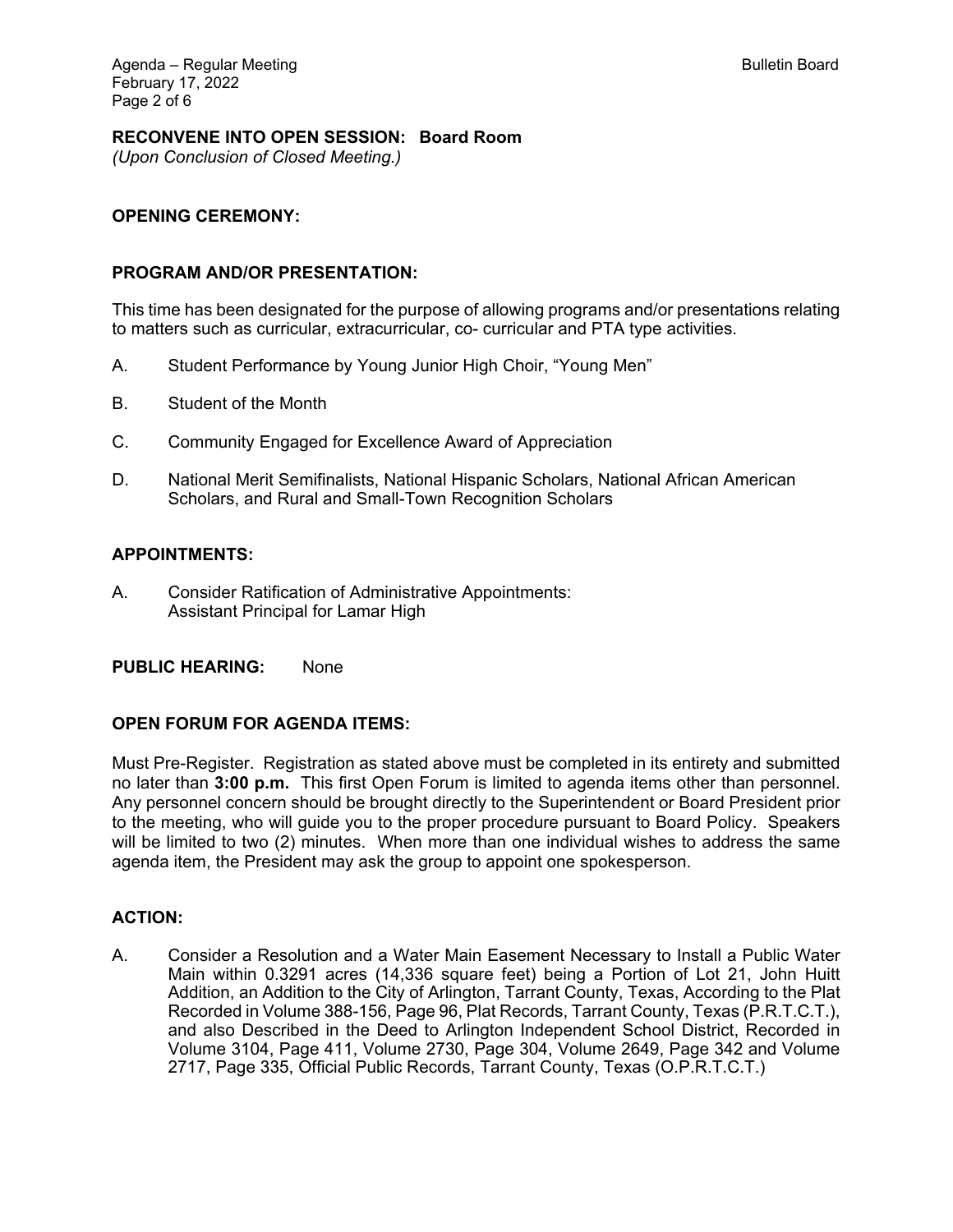# **DISCUSSION / ACTION:**

A. COVID-19 School Operations Update

## **CONSENT AGENDA:**

- A. Approval of Donations to Arlington Independent School District
- B. Approval of Bids, Purchases, Construction Items 22-06f Academic Educational Consultants and Professional Development Services 22-10e Outside Contracted Services
	- 22-23 Construction Manager at-Risk (CMAR) Arlington High School Fine Arts & Dual Language Academy
- C. Approval of Purchases Greater Than \$50,000 Exempt from Bid 22-02-17-001 Copier, Printing Equipment Purchases, Maintenance and Supplies 22-02-17-002 Bond Project Management Software 22-02-17-003 Maintenance, Repair and Operations Supplies and Related Services 22-02-17-004 Employee Wellness Program 22-02-17-005 Day School Support Services 22-02-17-006 Modular Buildings Rental 22-02-17-007 Student Certifications
- D. Approval of Budget Amendment
- E. Approval of the US Department of Labor 2022 Prevailing Wage Scale for Tarrant County for the 2019 Bond Program – Phase I, II, III and Miscellaneous District Construction **Projects**
- F. Approval of Interlocal Agreement with Region X Education Service Center Multi-Region Purchasing Cooperative

# **DISCUSSION:**

- A. House Bill 3 and District Improvement Plan Progress Monitoring Update
- B. 2019 Bond Update

# **OPEN FORUM FOR NON-AGENDA ITEMS:**

Must Pre-Register. Registration as stated above must be completed in its entirety and submitted no later than **3:00 p.m.** Any personnel concern should be brought directly to the Superintendent or Board President prior to the meeting, who will guide you to the proper procedure pursuant to Board Policy. Speakers will be limited to two (2) minutes. When more than one individual wishes to address the same agenda item, the President may ask the group to appoint one spokesperson.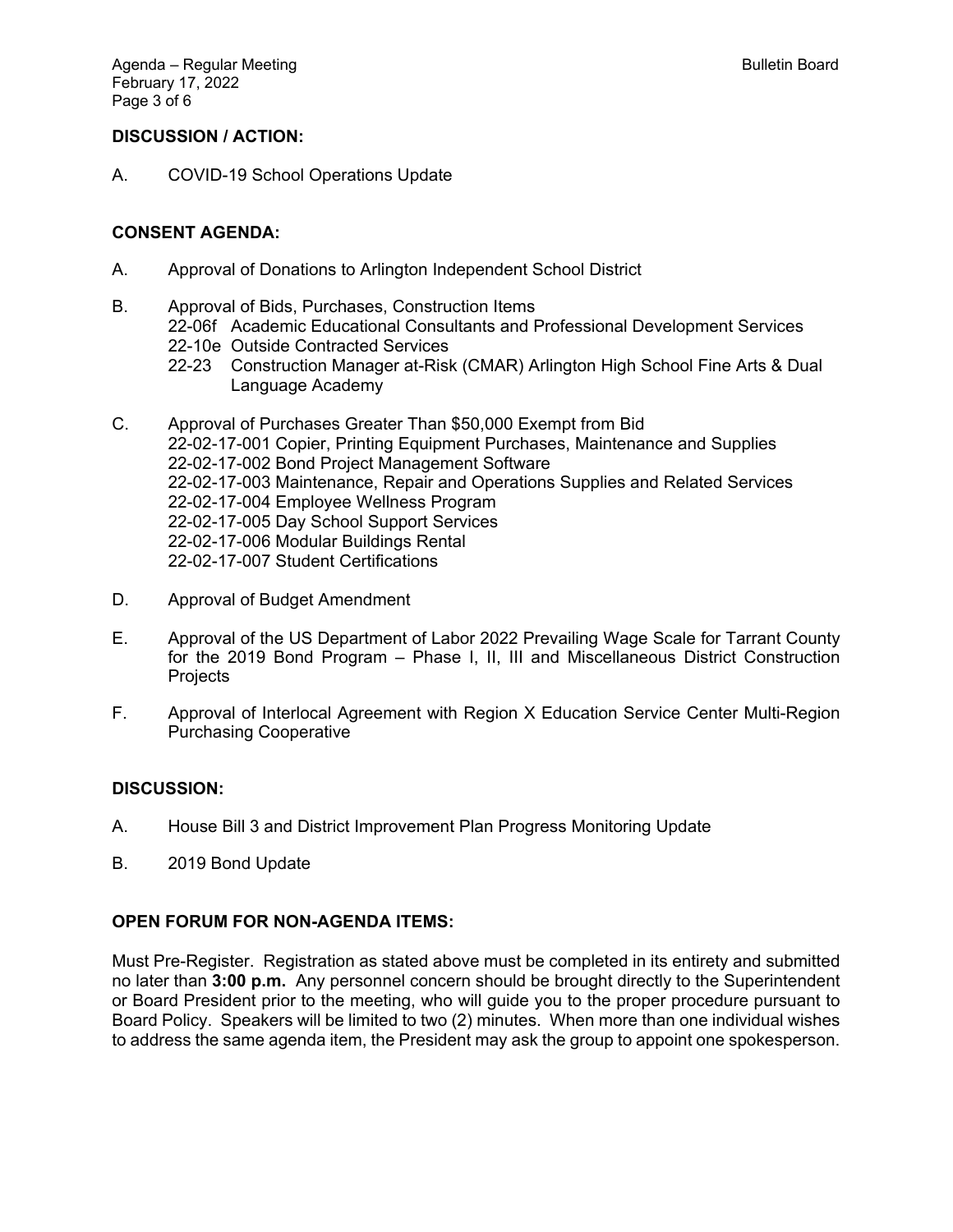## **SUPERINTENDENT'S REPORT:**

This time is for the Superintendent to acknowledge varying kinds of activities occurring within the district. This includes such items as recognition of outstanding performance by district staff and/or students, the initiating of new programs and special activities.

The Superintendent will report on the following subjects:

- A. Recognition of outstanding performance by district staff and students
- B. Initiation of new programs and special activities

## **SCHOOL BOARD'S REPORTS:**

This time on the Agenda allows each member to inform other Board Members, the administrative staff and the public of activities which are of interest.

The Board Members will report on the following subjects:

- A. Board member attendance at various school and community events.
- B. Board member announcement of various upcoming school and community events.
- C. Board member visits to various campuses
- D. Board member recognition of outstanding performance by district staff and students
- E. Board member recognition of new programs and special activities

### **CLOSED MEETING:**

At any time during the meeting the Board may adjourn into closed meeting for consultation with its attorney (Tex. Gov't Code § 551.071) or for a posted agenda item pursuant to Texas Government Code sections 551.072 – 551.084 (see below).

## **ADJOURNMENT**

*The agenda order may be adjusted by the Presiding Officer at any time during the meeting.* 

If, during the course of the meeting, discussion of any item on the agenda should be held in a closed meeting, the board will conduct a closed meeting in accordance with the Texas Open Meetings Act, Texas Government Code, chapter 551, subchapters D and E or Texas Government Code section 418.183(f).

If, during the course of the meeting covered by this Notice, the Board should determine that a closed meeting of the Board should be held or is required in relation to any item included in this notice, then such closed meeting is authorized by Texas Government Code Section 551.001, et. seq., for any of the following reasons:

Section 551.071 - For the purpose of a private consultation with the Board's attorney on any or all subjects or matters authorized by law.

Section 551.072 - For the purpose of discussing the purchase, exchange, lease or value of real property.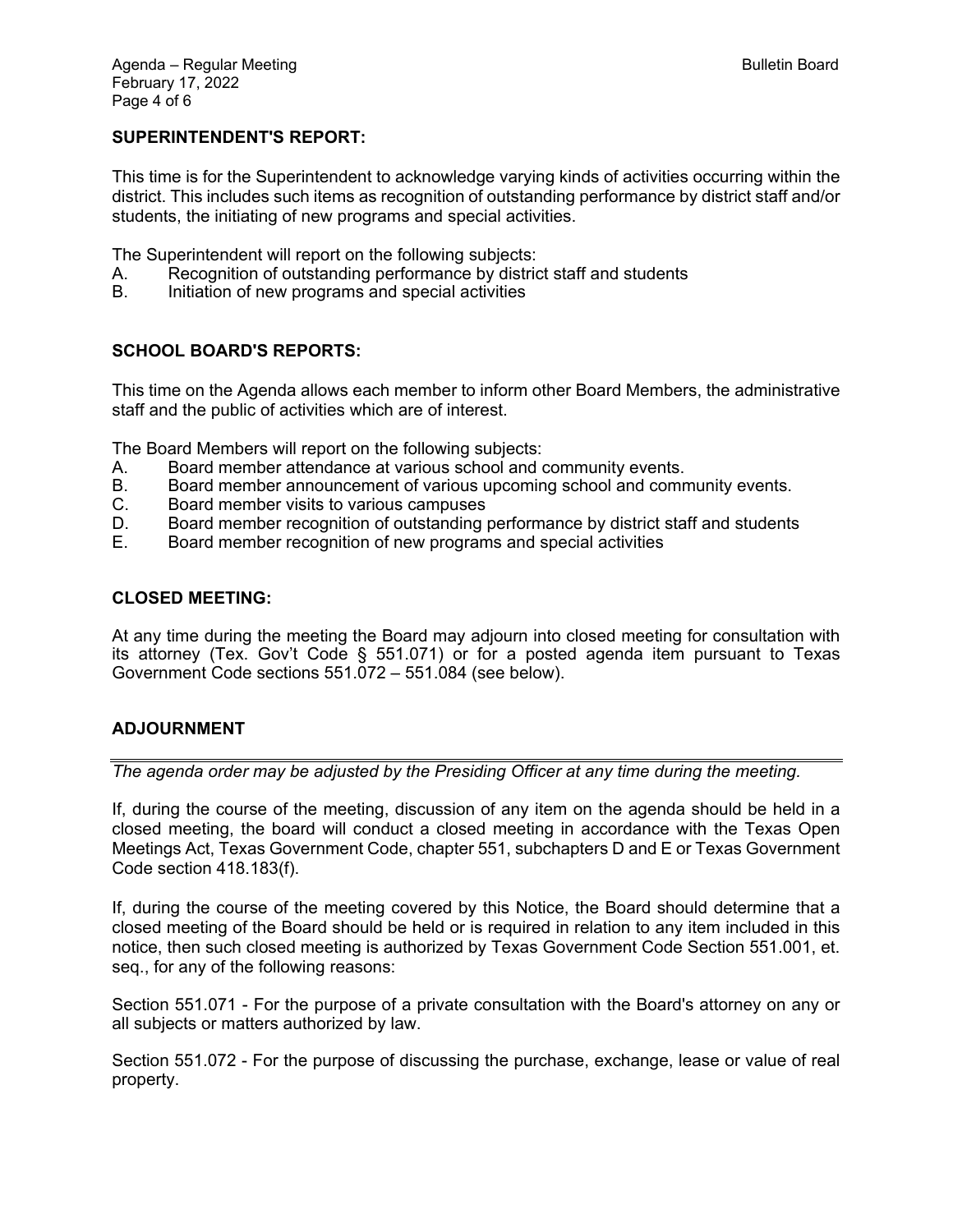Section 551.073 - For the purpose of negotiating contracts for prospective gifts or donations.

Section 551.074 - For the purpose of considering the appointment, employment, evaluation, reassignment, duties, discipline or dismissal of a public officer or employee or to hear complaints or charges against a public officer or employee.

Section 551.076 - To consider the deployment, or specific occasions for implementation, of security personnel and devices.

Section 551.082 - For the purpose of deliberating in a case involving discipline of a public school child or children, or in a case in which a complaint or charge is brought against an employee of the school district by another employee and the complaint or charge directly results in a need for a hearing.

Section 551.0821 - For the purpose of deliberating in a matter regarding a public school student if personally identifiable information about the student will necessarily be revealed by the deliberation.

Section 551.083 - For the purpose of considering the standards, guidelines, terms or conditions the Board will follow, or instruct its representatives to follow, in consultation with representatives of employee groups in connection with consultation agreements provided for by Section 13.901 of the Texas Education Code.

Section 551.084 - For the purpose of excluding a witness or witnesses from a hearing during examination of another witness.

Should any final action, final decision or final vote be required in the opinion of the Board with regard to any matter considered in such closed meeting, then such final action, final decision or final vote shall be at either:

A. the open meeting covered by this notice upon the reconvening of this public meeting, or

B. at a subsequent public meeting of the Board upon notice thereof, as the Board shall determine.

Before any closed meeting is convened, the presiding officer will publicly identify the section or sections of the Act authorizing the closed meeting. All final votes, actions, or decisions will be taken in open meeting.